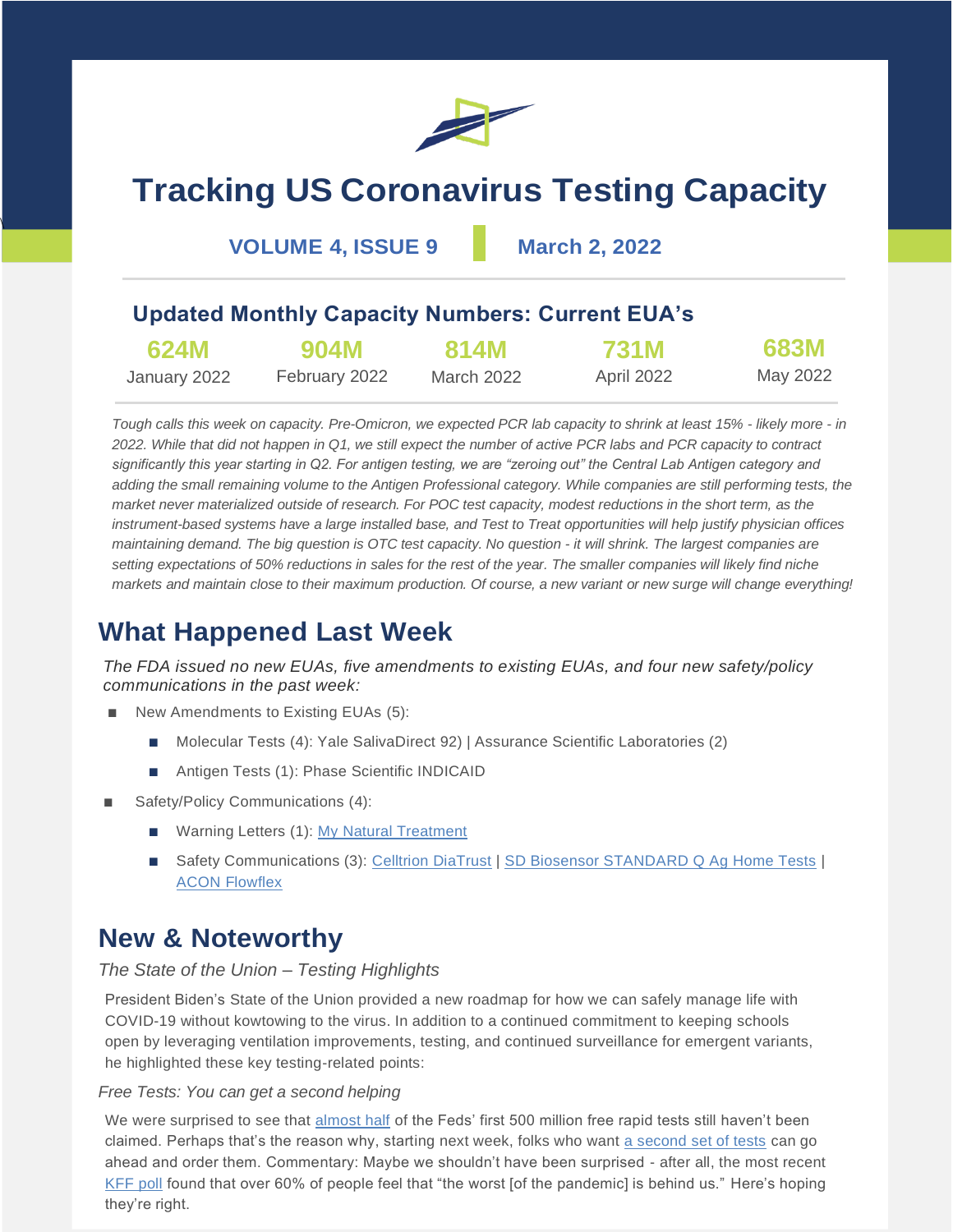#### *Tests: Now with a side of treatment*

For the individual being tested, testing in some ways has had no upside. Either you test negative, in which case nothing has changed, or you test positive, and you're stuck isolating in your room with your cat and hoping you don't get super sick. That will change by the end of this month, with the Administration's new [Test to Treat](https://www.nytimes.com/2022/03/01/us/politics/biden-will-cite-tremendous-progress-against-an-unpredictable-virus.html) program. The plan: Folks get rapid tested (for free) at a pharmacy, and if they test positive, they can immediately get antiviral medication (also for free). As has been the case throughout the pandemic, implementation will be dependent on supply, education, and access.

#### *We were unprepared twice. HHS is trying to prevent a third time.*

The nation's supply of tests was inadequate when COVID first arrived, and then again when Delta hit. One key aspect of the President's SOTU discussion about producing more goods in the US was a commitment to improve the supply chain for COVID tests today and tomorrow. To that end, [HHS has](https://www.medtechdive.com/news/hhs-strengthen-medical-device-diagnostic-supply-chains/619498/)  [outlined plans to invest in US based infrastructure](https://www.medtechdive.com/news/hhs-strengthen-medical-device-diagnostic-supply-chains/619498/) for test manufacturing and testing component equipment. As part of this effort, HHS has issued a [Request for Information:](https://sam.gov/opp/ec934c77124f49e4beff90315cf93a32/view) Preservation and Expansion of Current Domestic Capacities for Lab-Based Testing and Manufacturing of OTC Rapid Antigen and POC Nucleic Acid Amplification Tests.

#### *Those darned deer*

Well, it's finally been documented. SARS-CoV-2, the virus that causes COVID, has mutated significantly in deer, according to a recent [preprint](https://www.biorxiv.org/content/10.1101/2022.02.22.481551v1) out of Canada, and may have been transmitted from deer to at least one [human.](https://www.theguardian.com/world/2022/feb/28/deer-human-covid-transmission-possible-canada) Don't say we didn't warn you.

#### *Workplace testing works*

*Science Advances* published a Canadian study on the feasibility, effectiveness, and acceptance of [twice-weekly asymptomatic](https://www.science.org/doi/10.1126/sciadv.abm3608) COVID screening using rapid antigen tests in the workplace. The object of the game: limit transmission and minimize sick days and quarantines that cripple productivity. The paper, which involved workplaces ranging from under 100 to over 10,000 employees, is primarily a "how to," with a detailed playbook on implementation. Over 300K total tests yielded 473 true positives, and surveys (71% responding) showed that 96% of respondents would recommend the program to others. The authors also point out that the program yielded only 75 false positives (one out of every 4,300 positives), which should relieve anxiety about one of the most frequently cited concerns. Unfortunately, there is no comparison to a default (control) group of companies. A more in-depth explanation of results is enthusiastically anticipated.

## **Food for Thought**

#### *Applying the Lessons of the Pandemic: Testing Edition, Episode 4*

The president of the American Medical Association spoke about the [five actions](https://www.medpagetoday.com/publichealthpolicy/healthpolicy/97360?xid=nl_mpt_DHE_2022-02-25&eun=g1911777d0r&utm_source=Sailthru&utm_medium=email&utm_campaign=Daily%20Headlines%20Morning%20%202022-02-25&utm_term=NL_Daily_DHE_dual-gmail-definition_Morning) that we as a society need to take in order to truly learn from our successes and failures during the pandemic. Core message: Rebuild trust and better respond to the next public health crisis.

- 1. Enhance state and federal stockpiles of medically necessary supplies and improve the system for acquiring and distributing them.
- 2. Increase funding to bolster our diminished public health infrastructure.
- 3. Learn from the process that led to the rapid-scale development of vaccines.
- 4. Continue expanding access to telehealth.
- 5. Address clinician burnout.

Commentary: We don't say "love" a lot - but we love these actions. They are a clear and simple compilation of necessary actions that are necessary to Protect, Prepare, and Prevent in both the short and long term.